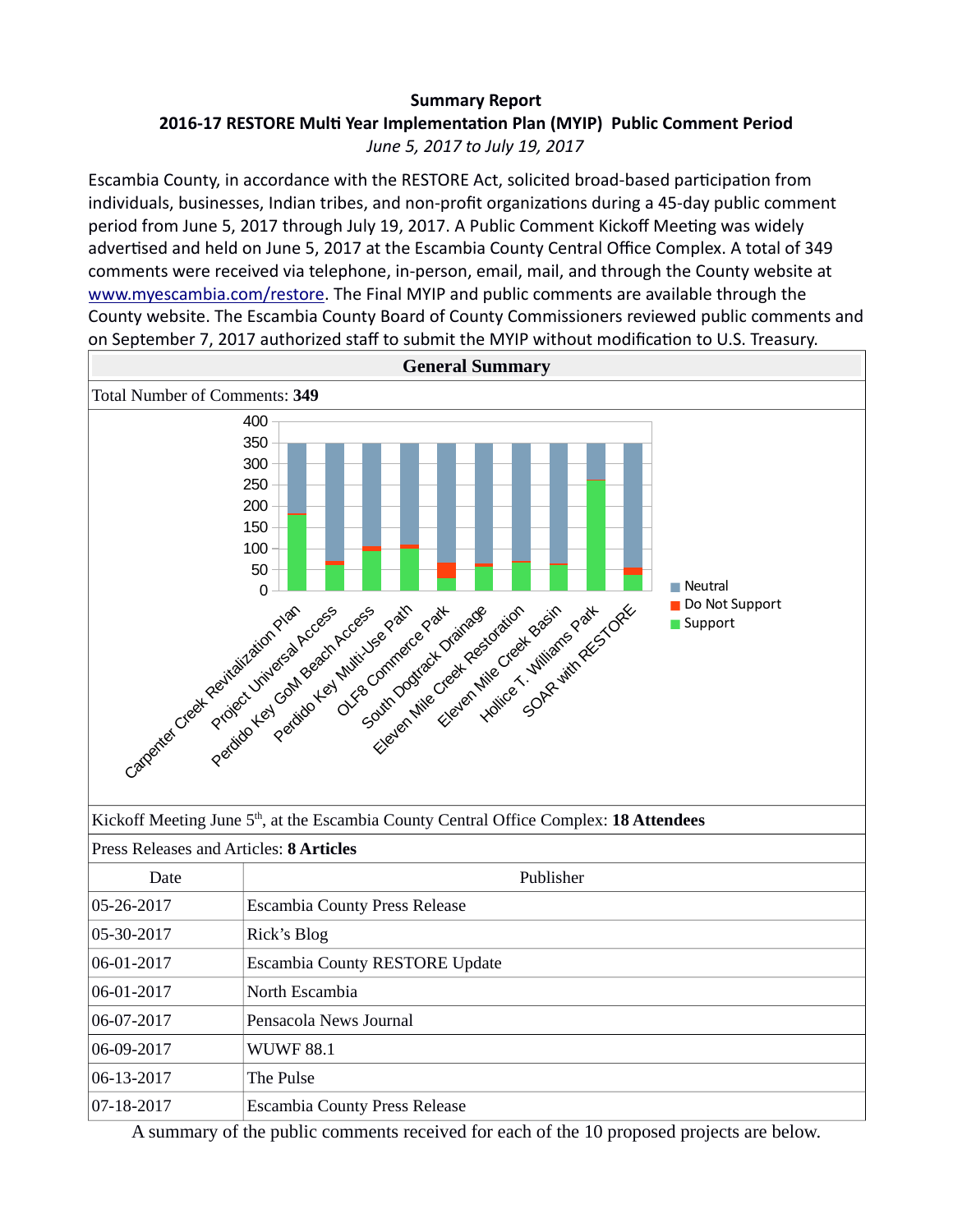#### **Carpenter Creek Revitalization Plan**



## **Major Concerns and Responses:**

Public comments received relating to the Carpenter Creek Revitalization Plan Project were mostly supportive or neutral. There were concerns submitted that pertained to the quality of the work such as monitoring, ordinances, regulations, and consultant qualifications. The project will be competitively bid, and the design firm selected will have experience in stream restoration and environmental restoration. Development of the master plan will include recommended projects, a focused stream monitoring plan to measure progress, and a review of current ordinances. Recommended future projects will improve stream conditions and prevent future pollutants from entering the system.



# **Major Concerns and Responses:**

Public comments received relating to Project Universal Access were mostly supportive or neutral. There were concerns related to the master plan budget and spending limited funds to create a master plan without committing implementation funding. Investing in a review of current park conditions and potential future sites and development of a master plan will create shovel-ready projects that greatly enhance the County's ability to acquire and leverage funding. If proper planning is not done, then efficiency would be reduced, and the ability to incorporate public input and ideas would be greatly reduced or lost.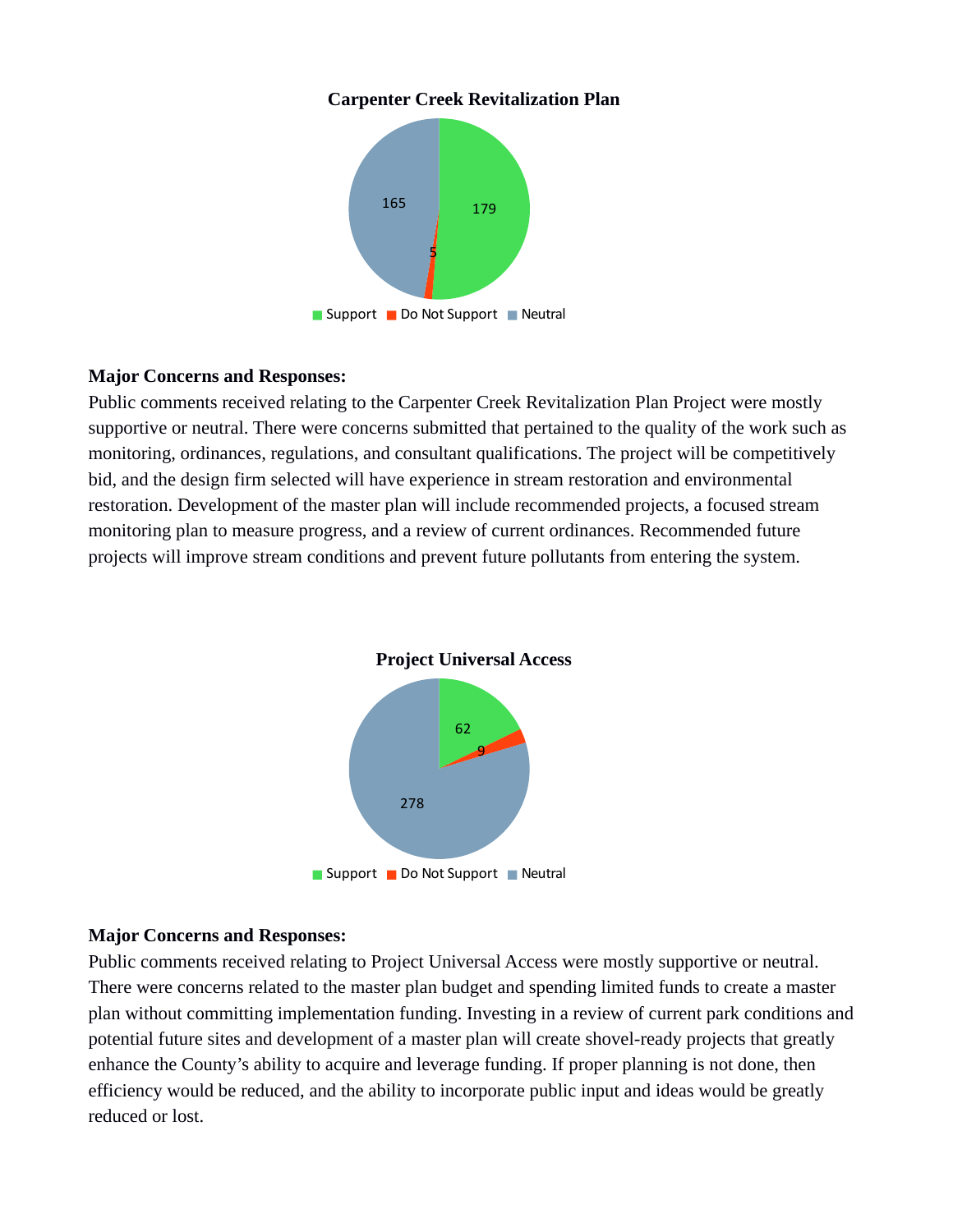#### **Perdido Key Gulf of Mexico Beach Access**



## **Major Concerns and Responses:**

Public comments received relating to the Perdido Key Gulf of Mexico Beach Access Project were mostly supportive or neutral. The concerns were regarding the details of the facilities, location, environmental impact and number of parking spaces. These concerns will be addressed during the planning phase. Escambia County will follow Americans with Disability Act (ADA) compliance requirements to ensure accessibility and connection to the Perdido Key multi-use path currently being developed. All environmental regulations will be followed and efforts will be made to reduce impact of the new facility including low impact design and maximizing Perdido Key beach mouse and sand dune habitat.



#### **Major Concerns and Responses:**

Public comments received relating to the Perdido Key Multi-Use Path Project were mostly supportive or neutral. The concerns were regarding environmental impact and public coordination. Escambia County will adhere to all environmental regulations and coordinate with the Florida Department of Transportation (FDOT) and the public.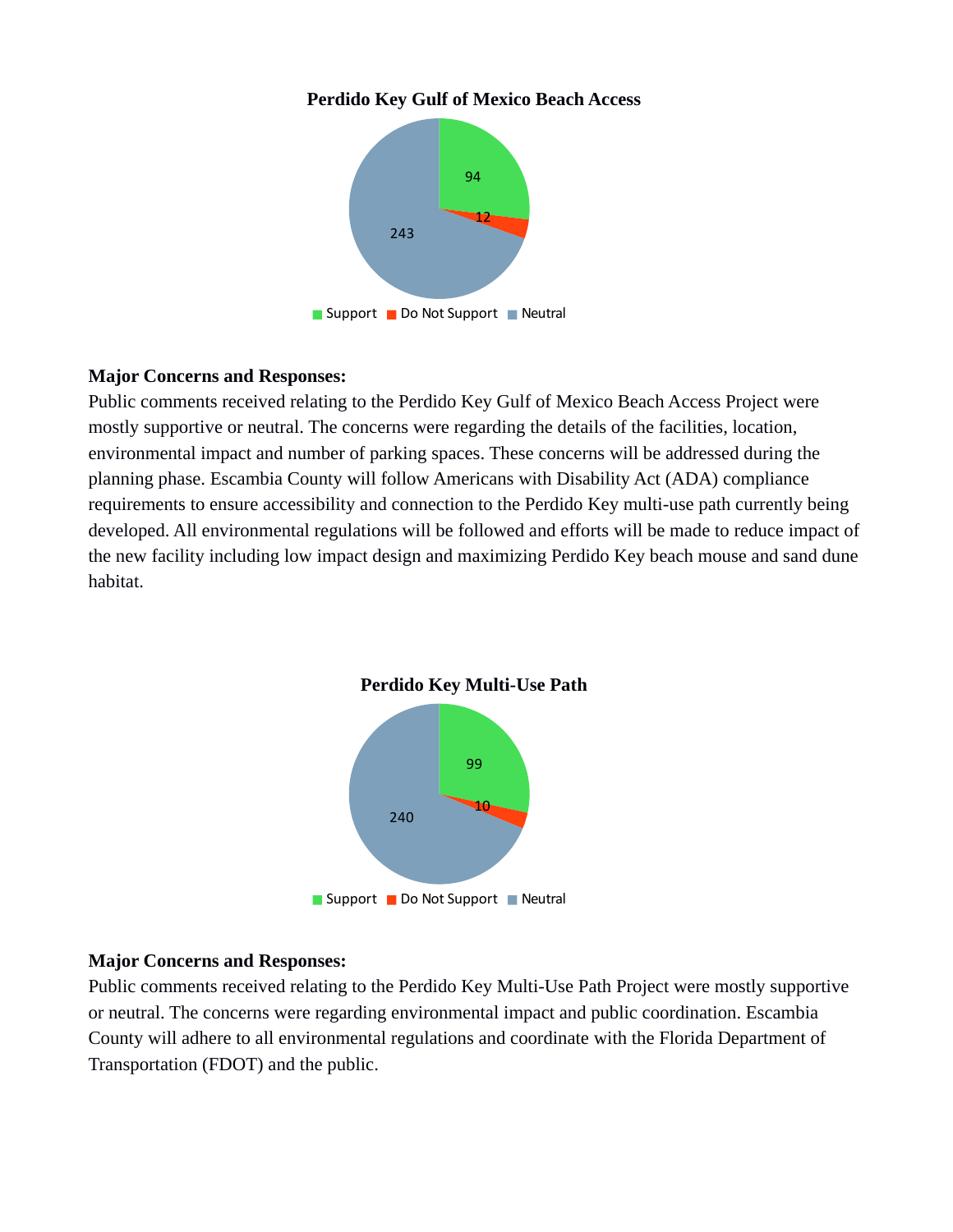## **OLF8 Commerce Park Improvements**



# **Major Concerns and Responses:**

The OLF8 Commerce Park Project received less community support than other proposed projects. The concerns include:

- Creating an additional commerce park that does not get utilized;
- Adding another commerce park while existing commerce parks in the County are underutilized and available;
- Return on investment is cost prohibitive;
- The commerce park will increase traffic and congestion in the area;
- The commerce park will result in unnecessary, unwanted, or too rapid growth without a community master plan; and
- Additional build-out of the rural area will result in negative environmental impacts.

Escambia County has invested approximately \$8,351,000 in this project to date. The County needs a master plan for this project to determine the opportunities available for the OLF8 property. Although the original concept for this property is to develop a traditional commerce park, all options are available (i.e., selling to a solar farm company). Design options will be considered that do not have major impacts on traffic and congestion. The master plan process will weigh the costs and benefits, capabilities, and include community input. All environmental regulations will be followed and low impact design will be encouraged.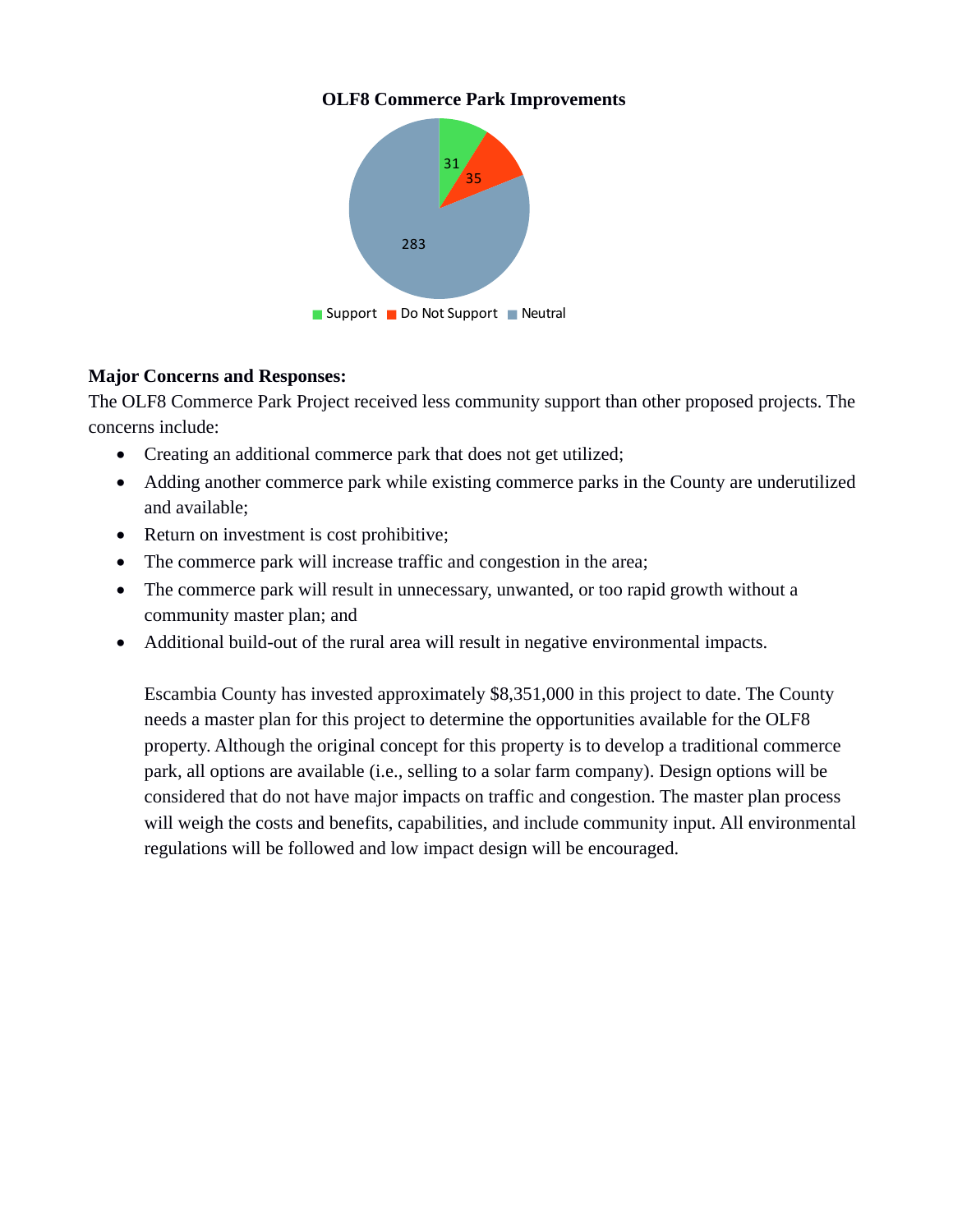#### **South Dogtrack Drainage**



## **Major Concerns and Responses:**

Public comments received relating to the South Dogtrack Drainage Project were mostly supportive or neutral. The concerns were regarding allowing development in low-lying areas and permitting development in wetlands. Mitigation will be a part of this project, and opportunities such as acquiring property adjacent to the headwaters of Bayou Grande for habitat preservation will be considered. A part of the mitigation process will include reviewing current ordinances and permitting requirements for environmentally sensitive lands.



#### **Eleven Mile Creek Restoration**

## **Major Concerns and Responses:**

Public comments received relating to the Eleven Mile Creek Restoration Project were mostly supportive or neutral. Some citizens were concerned with the quality of the work such as monitoring, ordinances, regulations, and consultant qualifications. The project will be competitively bid, and the firm selected must have experience in stream restoration and habitat restoration.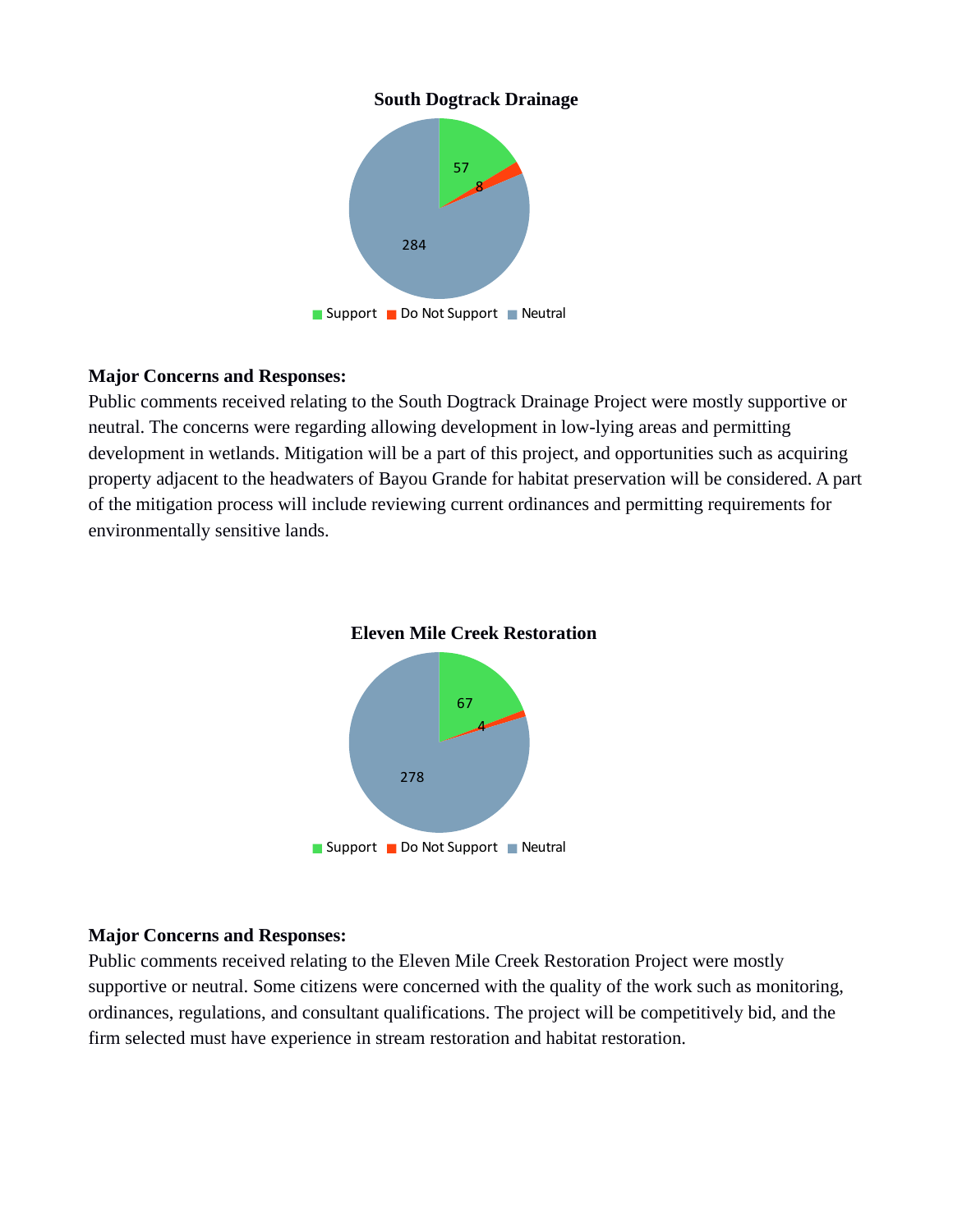

# **Major Concerns and Responses:**

Public comments received relating to the Eleven Mile Creek Basin Project were mostly supportive or neutral.



# **Hollice T. Williams Stormwater & Recreational Park**

# **Major Concerns and Responses:**

The majority of public comments received relating to the Hollice T. Williams Stormwater & Recreational Park Project were supportive or neutral.